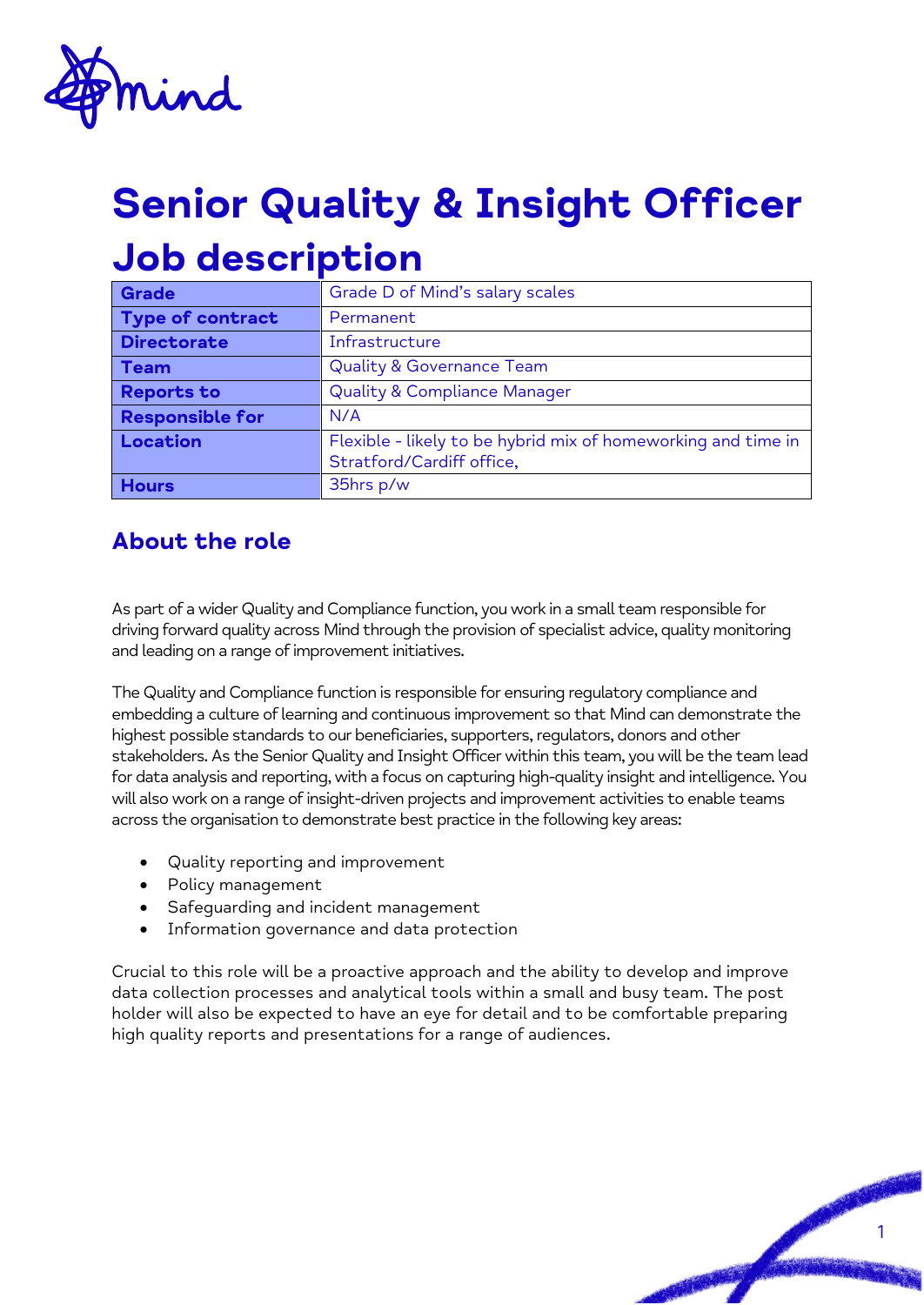

## Key Responsibilities

- 1. Develop data collection processes and analytic tools and maintain accurate datasets, to provide valuable data and intelligence about the quality and compliance of Mind's work using a range of tools that will require knowledge and experience of advanced level Excel together with experience in the use of data visualisation software such as Power BI or similar.
- 2. Lead on the preparation of regular and ad-hoc reports and dashboards by presenting and interpreting data insights in a variety of formats, for different stakeholders to positively influence decision-making
- 3. Maintain oversight of Mind's Corporate Policy Index to ensure that policies are updated in line with best practice and legal/regulatory requirements
- 4. Work with key colleagues to ensure that Mind's approach to quality monitoring and audit is robust and that different systems are integrated and connected.
- 5. Deliver aspects of quality improvement projects and compliance checks including planning, implementing, developing, monitoring and evaluating progress.
- 6. Develop and improve high quality written guidance materials for both internal teams and local Minds, drawing on the expertise of subject matter experts within the team.
- 7. Ensure data quality and integrity through regular quality assurance of datasets held by the Quality & Compliance Team and across the organisation
- 8. To champion the highest levels of customer care, ensuring that the Quality and Compliance team is providing high quality specialist advice through a responsive helpdesk service
- 9. Assist with the development and implementation of relevant policies, processes and procedures, ensuring that joined up working is taking place across a range of teams in order to support and achieve organisational strategic aims.
- 10. To act as a role model for implementing Mind's Data Protection, Confidentiality, risk management and other related policies.
- 11. To work flexibly and collaboratively across all teams in the organisation to ensure the greatest impact and effectiveness of the Infrastructure department's day to day work.

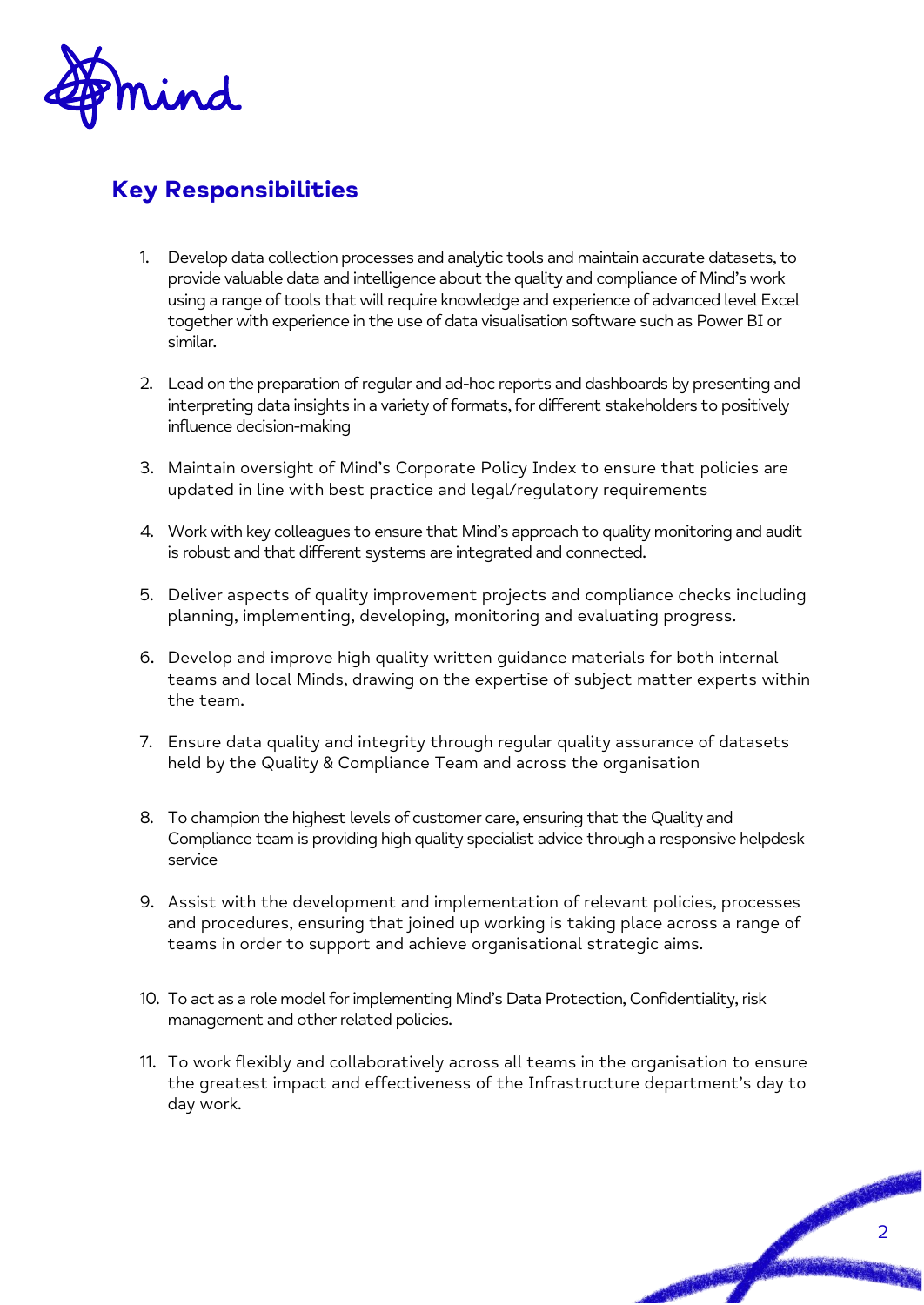

- 12. Ensure the views of people with experience of mental health problems inform and guide your work and actively seek opportunities to involve people with lived experience in planning and delivery.
- 13. Undertake any and all other reasonable and related tasks associated with this role eg minute taking and other admin tasks

#### Expectations

We are committed to becoming actively anti-racist in everything we do. This is a critical priority for Mind. We embrace diversity and understand that being an inclusive organisation, recognising different perspectives, will enable us to provide excellent services. We are committed to ensuring all our employees are treated fairly and equitably at work and promoting equity in physical and mental health for all.

Role expectations:

All members of staff at Mind are expected to embody our mission, values and competencies. This includes an expectation that they will:

- Show passion for what Mind does and the changes that we are making for people with mental health problems.
- Work collaboratively across teams, departments, locations and organisations.
- Stand up for what they believe is best and trust in themselves and each other.
- Be open to others and ourselves and show a commitment to learning.
- Be open to change and respond flexibly and quickly to the changing world.
- Demonstrate organisational awareness and see the bigger picture while working towards objectives.
- Communicate effectively, ensuring their messages are understood and that they strive to understand others.
- Value diversity and treat others with respect, showing sensitivity towards differences, promoting and encouraging diversity, and building on people's different skills and talents to enhance the quality of their own and other's work.
- Take responsibility for their decisions.
- Attend and contribute to Mind staff training and any other training identified as appropriate for the post.
- Occasionally travel to meetings in England and Wales and/or work unsociable hours, which may require the need for an overnight stay, evening and weekend work.
- Ensure that all responsibilities and activities within their post are consistent with the terms and spirit of Mind's mission, vision, values, policies and procedures.
- Adhere to relevant legal and statutory requirements including the Data Protection Act, Health and Safety at Work Act and relevant charity law.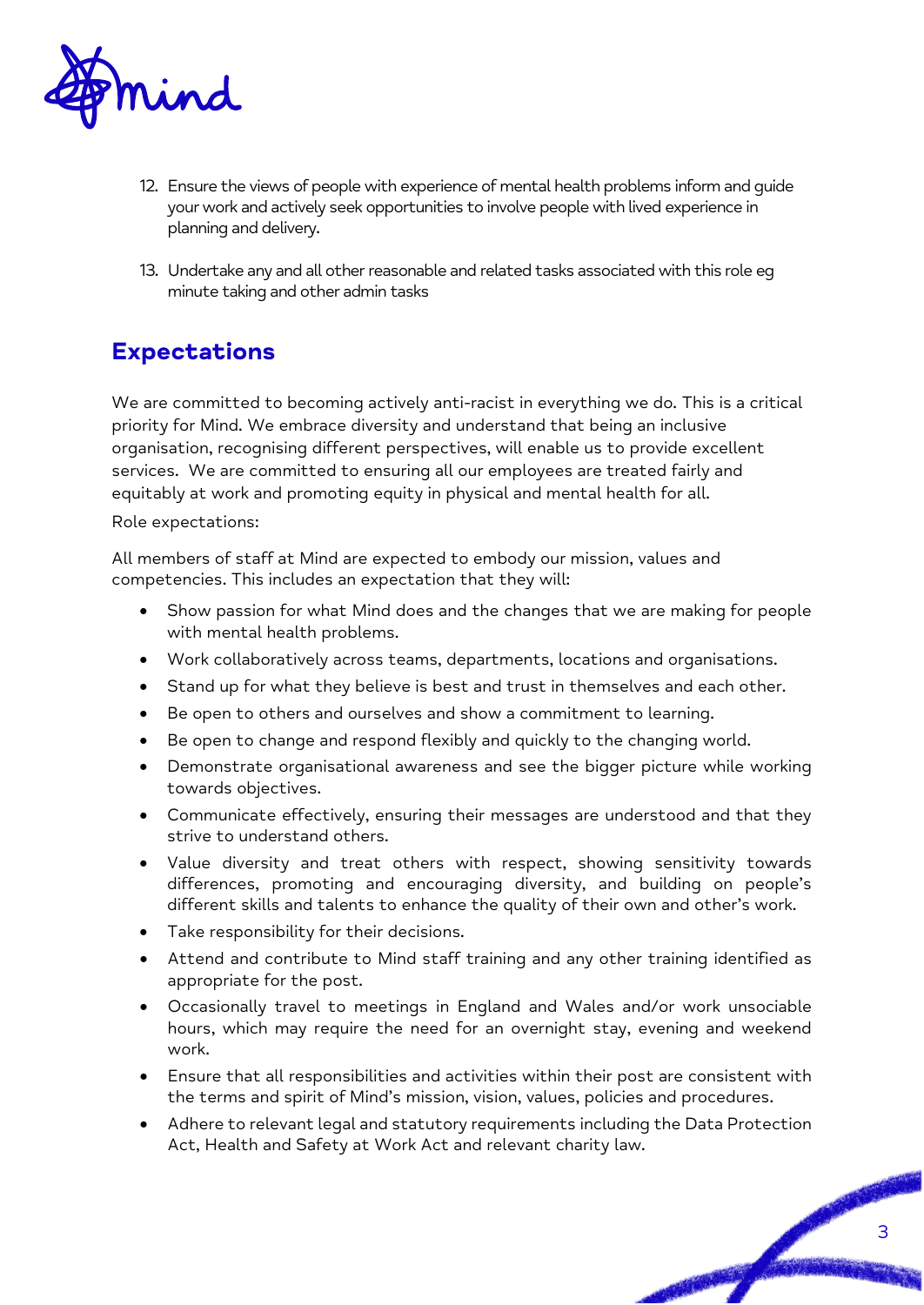

- To be prepared to work flexibly (e.g.hot-desking, home-enabled working) according to business need
- Maintain an appropriate level of confidentiality at all times.
- Contribute to making Mind a greener workplace.

# Person specification

### Essential criteria

- 1. Experience of analysing complex information to draw actionable learning, producing and presenting summaries and reports which highlight key messages required for different audiences.
- 2. Experience of developing and improving systems and methods to capture insight from a range of sources.
- 3. Strong project management skills, with a track record of delivering excellent performance against agreed objectives and meeting deadlines with limited supervision.
- 4. High degree of IT literacy with experience of using Microsoft Office (Word, Outlook, PowerPoint, Excel – including functions & formulae) and databases
- 5. Knowledge and experience of advanced data analysis and presentation and with visualisation tools such as Power BI
- 6. Fast learner with the ability to understand and interpret complex information, including in unfamiliar situations.
- 7. Excellent written and oral communication skills including the ability to produce accurate and engaging reports and presentations.
- 8. Ability to develop and maintain effective relationships across the organisation and to work collaboratively within a small team, including working with people with differing perspectives and agendas.
- 9. Knowledge and understanding of the issues affecting organisational quality and compliance.
- 10. Aptitude for problem solving and proven ability to demonstrate sound judgement in sensitive situations.

PASSAGE AND RESERVE